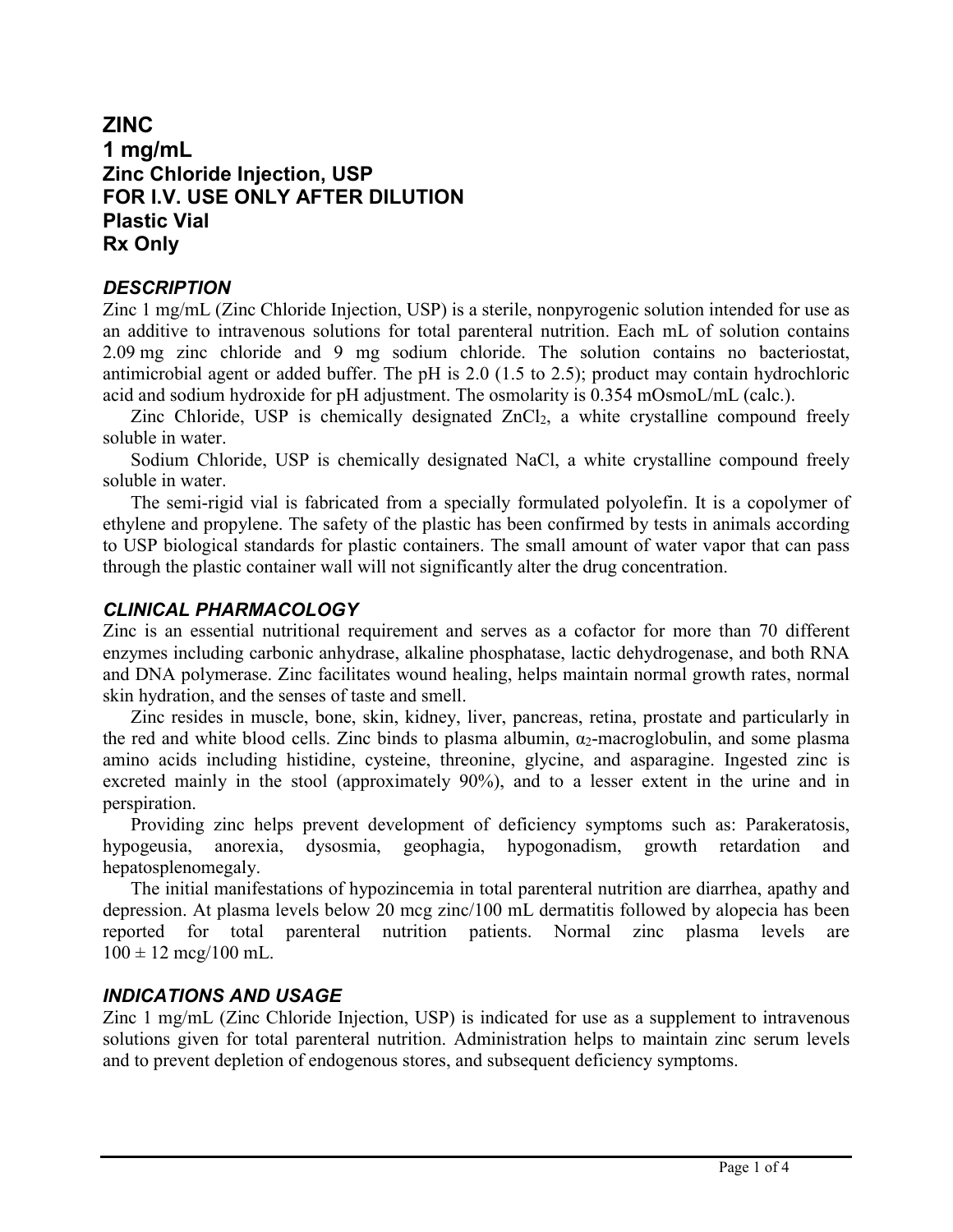## *CONTRAINDICATIONS*

None known.

### *WARNINGS*

Direct intramuscular or intravenous injection of Zinc 1 mg/mL (Zinc Chloride Injection, USP) is contraindicated as the acidic pH of the solution (2) may cause considerable tissue irritation.

Severe kidney disease may make it necessary to reduce or omit chromium and zinc doses because these elements are primarily eliminated in the urine.

WARNING: This product contains aluminum that may be toxic. Aluminum may reach toxic levels with prolonged parenteral administration if kidney function is impaired. Premature neonates are particularly at risk because their kidneys are immature, and they require large amounts of calcium and phosphate solutions, which contain aluminum.

Research indicates that patients with impaired kidney function, including premature neonates, who receive parenteral levels of aluminum at greater than 4 to 5 mcg/kg/day accumulate aluminum at levels associated with central nervous system and bone toxicity. Tissue loading may occur at even lower rates of administration.

## *PRECAUTIONS*

#### **General**

Use only if the solution is clear and the seal is intact.

Zinc 1 mg/mL (Zinc Chloride Injection, USP) should only be used in conjunction with a pharmacy directed admixture program using aseptic technique in a laminar flow environment; it should be used promptly and in a single operation without any repeated penetrations. Solution contains no preservatives; discard unused portion immediately after admixture procedure is completed.

Zinc should not be given undiluted by direct injection into a peripheral vein because of the likelihood of infusion phlebitis and the potential for increased excretory loss of zinc from a bolus injection. Administration of zinc in the absence of copper may cause a decrease in serum copper levels.

#### **Laboratory Tests**

Periodic determinations of serum copper as well as zinc are suggested as a guideline for subsequent zinc administration.

#### **Carcinogenesis, Mutagenesis, and Impairment of Fertility**

Long-term animal studies to evaluate the carcinogenic potential of Zinc 1 mg/mL (Zinc Chloride Injection, USP) have not been performed, nor have studies been done to assess mutagenesis or impairment of fertility.

#### **Nursing Mothers**

It is not known whether this drug is excreted in human milk. Because many drugs are excreted in human milk, caution should be exercised when Zinc 1 mg/mL (Zinc Chloride Injection, USP) is administered to a nursing woman.

#### **Pediatric Use**

See DOSAGE and ADMINISTRATION section.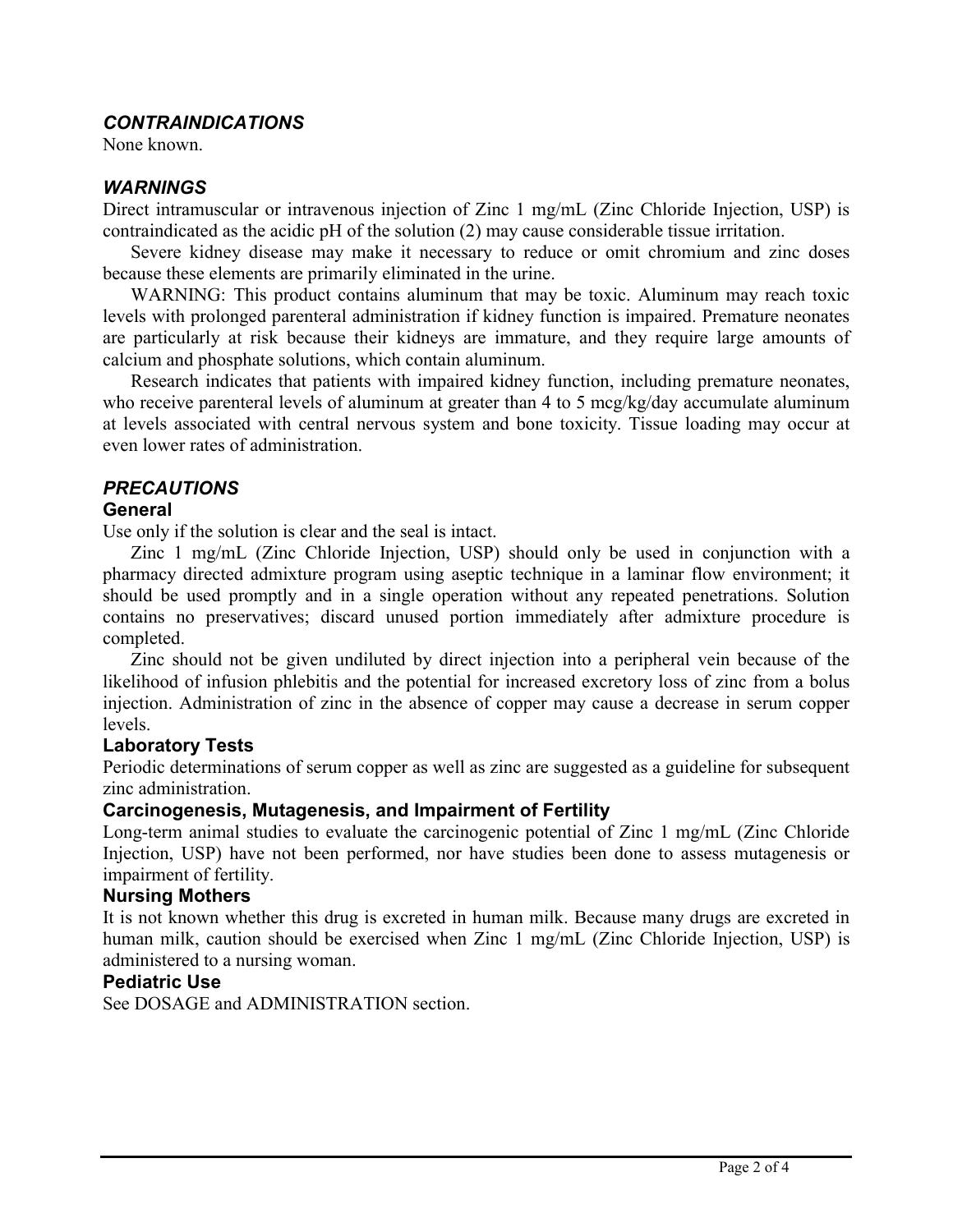## **Pregnancy**

Animal reproduction studies have not been conducted with zinc chloride. It is also not known whether zinc chloride can cause fetal harm when administered to a pregnant woman or can affect reproduction capacity. Zinc chloride should be given to a pregnant woman only if clearly needed.

## **Geriatric Use**

An evaluation of current literature revealed no clinical experience identifying differences in response between elderly and younger patients. In general, dose selection for an elderly patient should be cautious, usually starting at the low end of the dosing range, reflecting the greater frequency of decreased hepatic, renal, or cardiac function, and of concomitant disease or other drug therapy.

### *ADVERSE REACTIONS*

None known.

### *DRUG ABUSE AND DEPENDENCE*

None known.

## *OVERDOSAGE*

Single intravenous doses of 1 to 2 mg zinc/kg body weight have been given to adult leukemic patients without toxic manifestations. However, acute toxicity was reported in an adult when 10 mg zinc was infused over a period of one hour on each of four consecutive days. Profuse sweating, decreased level of consciousness, blurred vision, tachycardia (140/min), and marked hypothermia  $(94.2^{\circ}$  F) on the fourth day were accompanied by a serum zinc concentration of 207 mcg/dl. Symptoms abated within three hours.

Hyperamylasemia may be a sign of impending zinc overdosage; patients receiving an inadvertent overdose (25 mg zinc/liter of total parenteral nutrition solution, equivalent to 50 to 70 mg zinc/day) developed hyperamylasemia (557 to 1850 Klein units; normal: 130 to 310).

Death resulted from an overdosage in which 1683 mg zinc was delivered intravenously over the course of 60 hours to a 72-year-old patient.

Symptoms of zinc toxicity included hypotension (80/40 mm Hg), pulmonary edema, diarrhea, vomiting, jaundice, and oliguria, with a serum zinc level of 4184 mcg/dl.

Calcium supplements may confer a protective effect against zinc toxicity.

## *DOSAGE AND ADMINISTRATION*

Zinc 1 mg/mL (Zinc Chloride Injection, USP) contains 1 mg zinc/mL and is administered intravenously only after dilution. The additive should be diluted prior to administration in a volume of fluid not less than 100 mL. For the metabolically stable adult receiving total parenteral nutrition, the suggested intravenous dosage is 2.5 to 4 mg zinc/day (2.5 to 4 mL/day). An additional 2 mg zinc/day (2 mL/day) is suggested for acute catabolic states. For the stable adult with fluid loss from the small bowel, an additional 12.2 mg zinc/liter of small bowel fluid lost (12.2 mL/liter of small bowel fluid lost), or an additional 17.1 mg zinc/kg of stool or ileostomy output (17.1 mL/kg of stool or ileostomy output) is recommended. Frequent monitoring of zinc blood levels is suggested for patients receiving more than the usual maintenance dosage level of zinc.

For full term infants and children up to 5 years of age, 100 mcg zinc/kg/day

 $(0.1 \text{ mL/kg/day})$  is recommended. For premature infants (birth weight less than 1500 g) up to 3 kg in body weight, 300 mcg zinc/kg/day (0.3 mL/kg/day) is suggested.